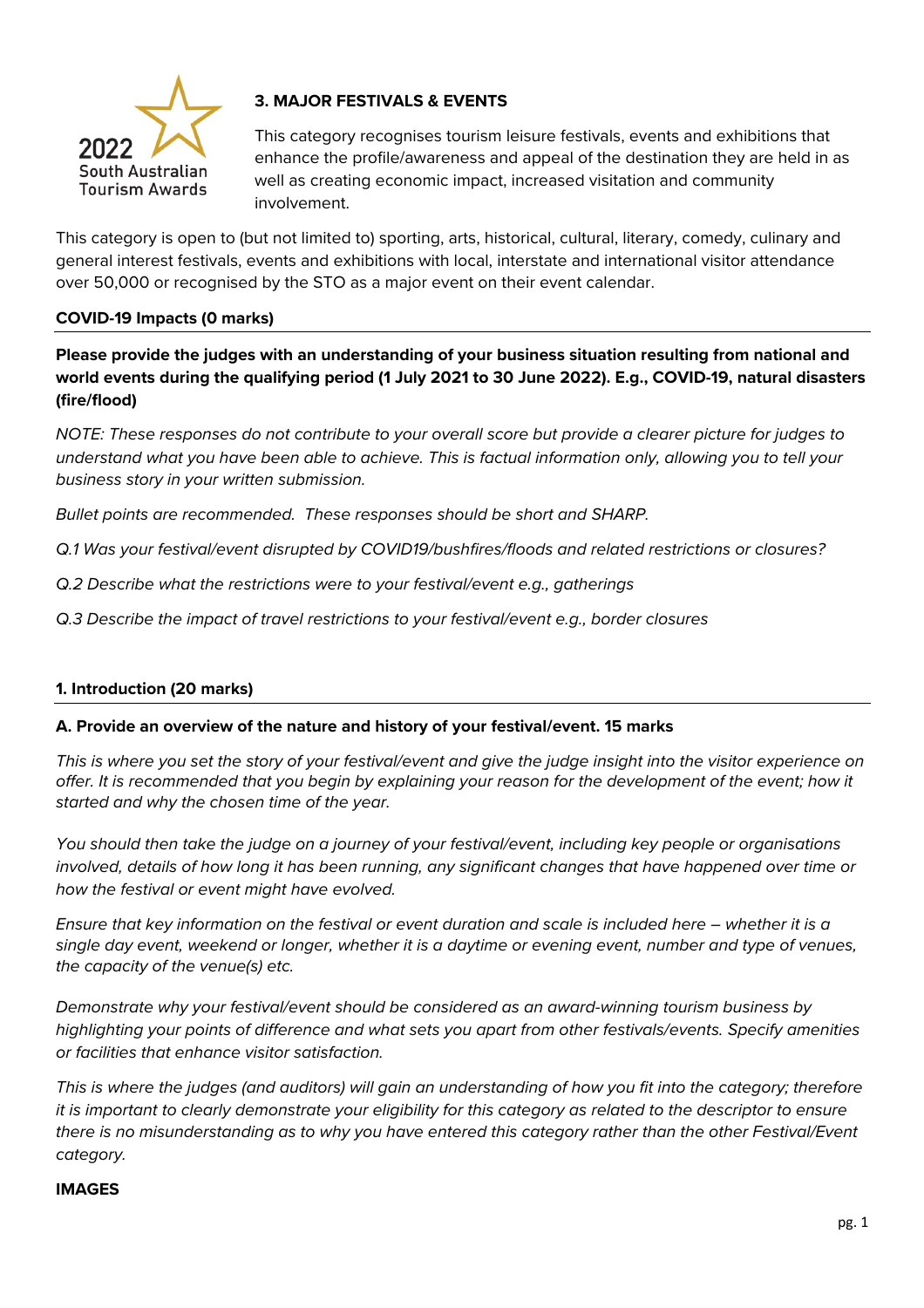*Attach a minimum of two graphics to support and enhance your response provided. For example a map of the festival/event, images of the festival/event and any specific facilities/amenities/services you have highlighted in your response., a collage of the accreditation programs you participate in and/or any award achievements*

# **B. How has the festival/event worked to enhance the profile and appeal of the destination it was held in and stimulated economic activity within the qualifying period? 5 marks**

*The judges are looking to understand the positive impact your festival/event has made to the host destination.* 

*Demonstrate the direct benefit to the host destination by using measurable data from the qualifying period to demonstrate how the festival/event has contributed to the local economy. Consider, for example, an increase in visitor numbers, economic spend, awareness, etc. Consider also how the event has supported the destination in its recovery from national and world events.*

## **IMAGES**

*Attach a minimum of two graphics to support and enhance your response provided For example, a chart demonstrating economic growth and supporting the data you have provided in the submission.* 

## **2. Event development and innovation (30 marks)**

# **A. What innovative strategies did the festival/event develop and implement that were designed to enhance the visitor experience? 10 marks**

*This question seeks to understand how your festival/event has improved the visitor experience. To respond, consider what innovations and/or developments the business has implemented or enhanced. An enhancement could include, for example, a new experience/facility, updating point of sale processes or changing to ethically sourced supplies.*

*It is understood that festivals/events may have implemented/designed strategies outside of the qualifying period. These can be included – but the festival/event must have been held in the qualifying period.*

*The response should demonstrate why the innovations/developments were implemented and how this enhances the visitor experience. The judges will be looking for an understanding of what prompted the improvement e.g., was it a result of guest feedback, environmental/site considerations, change in market demand, etc.* 

*Your response should include the research and planning that was undertaken as well as the outcome/s of these and how they align with the business' main goals and strategies.*

*What measures were put in place to ensure COVID-19 protocols were met whilst providing an enhanced visitor experience?*

# **B. What strategies have you developed in the qualifying period to ensure the future sustainability of the festival/event and how are you innovating to mitigate the challenges facing your event (business risks)? 10 marks**

*The judges are seeking a proactive approach to planning to support the continued running of the festival/event.* 

*Consider a range of risks impacting the sustainability of the festival/event which could include, for example, ongoing funding/sponsorship, local community support, environmental/site considerations, media backlash, guest safety, continuing or return of restrictions, etc.*

*Where able, detail the figures to provide a greater response e.g., how is the event is funded, and what steps have been made to manage this (e.g., secured ongoing sponsorship).*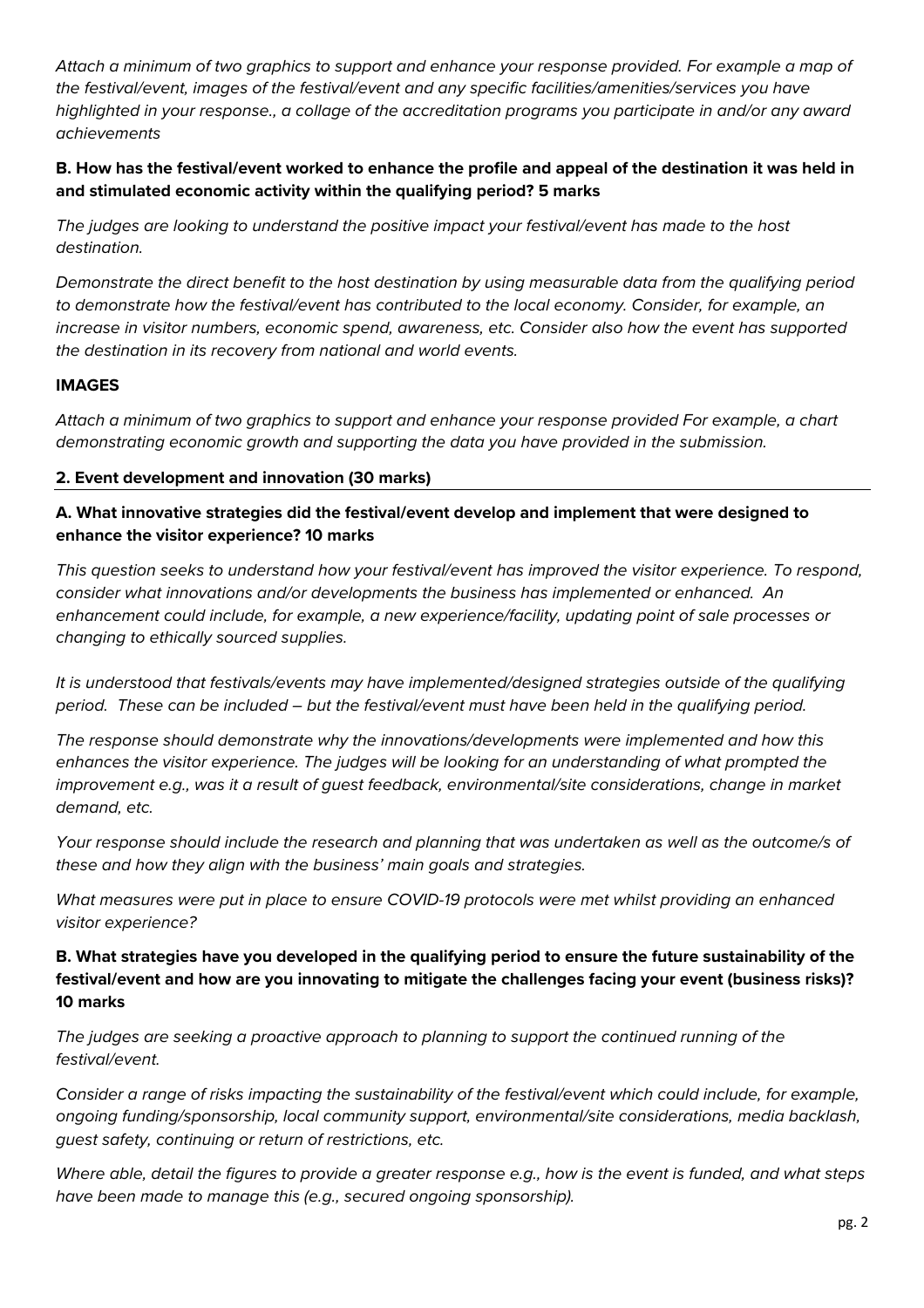*You could also consider what partnerships, sponsorship, or stakeholder engagement you have secured to assist in the continued success of the festival/event.*

*If your event is a one off, you should ensure this is clearly demonstrated to the judges. Then, to respond to this question, focus your response on how you mitigated the risks and challenges faced by your festival/event.* 

### **C. How is the event integrated with the local, regional, or state tourism industry? 10 marks**

*Provide the judges with an understanding of how your festival/event supports the growth and development of the local, regional and state tourism industry. The judges are seeking a festival/event which has been actively involved with and contributed to the tourism industry.* 

*Clearly demonstrate how your festival/event aligns with host community tourism strategies, for example, local government economic development plans, local/regional/state tourism development strategies, etc.* 

*Demonstrate then the contribution to tourism that is made, for example increase in visitor numbers, awareness, local tourism employment. Where possible, use measurable data.* 

### **IMAGES**

*Attach a minimum of two graphics to support and enhance your response provided. For example, an image of any new products or facilities, posters promoting changes that have been implemented.* 

## **3. Marketing (10 marks)**

**A. What innovative marketing and communications strategies did you use during the qualifying period to promote the festival/event. Why were these strategies chosen and what was the result? 10 marks**

*You should begin by outlining who your festival/event has aimed your marketing towards and demonstrate a clear understanding of this market. Consider, for example, who they are, where they are from, how old they are, how they purchase travel, what motivates and inspires them and how your product meets their expectations.* 

*Identify how the target market/s are right for your festival/event.*

*You should then provide a clear overview of the innovative approaches you have taken to marketing and what you have done differently to attract your attendees within the qualifying period. Consider for example, social media, digital and interactive advertising, apps, product packaging, tactical or paid advertising campaigns, relationship marketing.*

*Ensure you outline why these marketing strategies were selected and how the marketing strategy aligns with local, regional or state marketing plans.*

*Detail how these marketing activities have been successful. You should consider metrics to measure the outcomes and consider media coverage, social media engagement, increased web traffic, increased bookings, etc.* 

### **IMAGES**

*Attach a minimum of two graphics to support and enhance your response provided. For example, images of marketing placement (social media screen shots, website, advertisements).*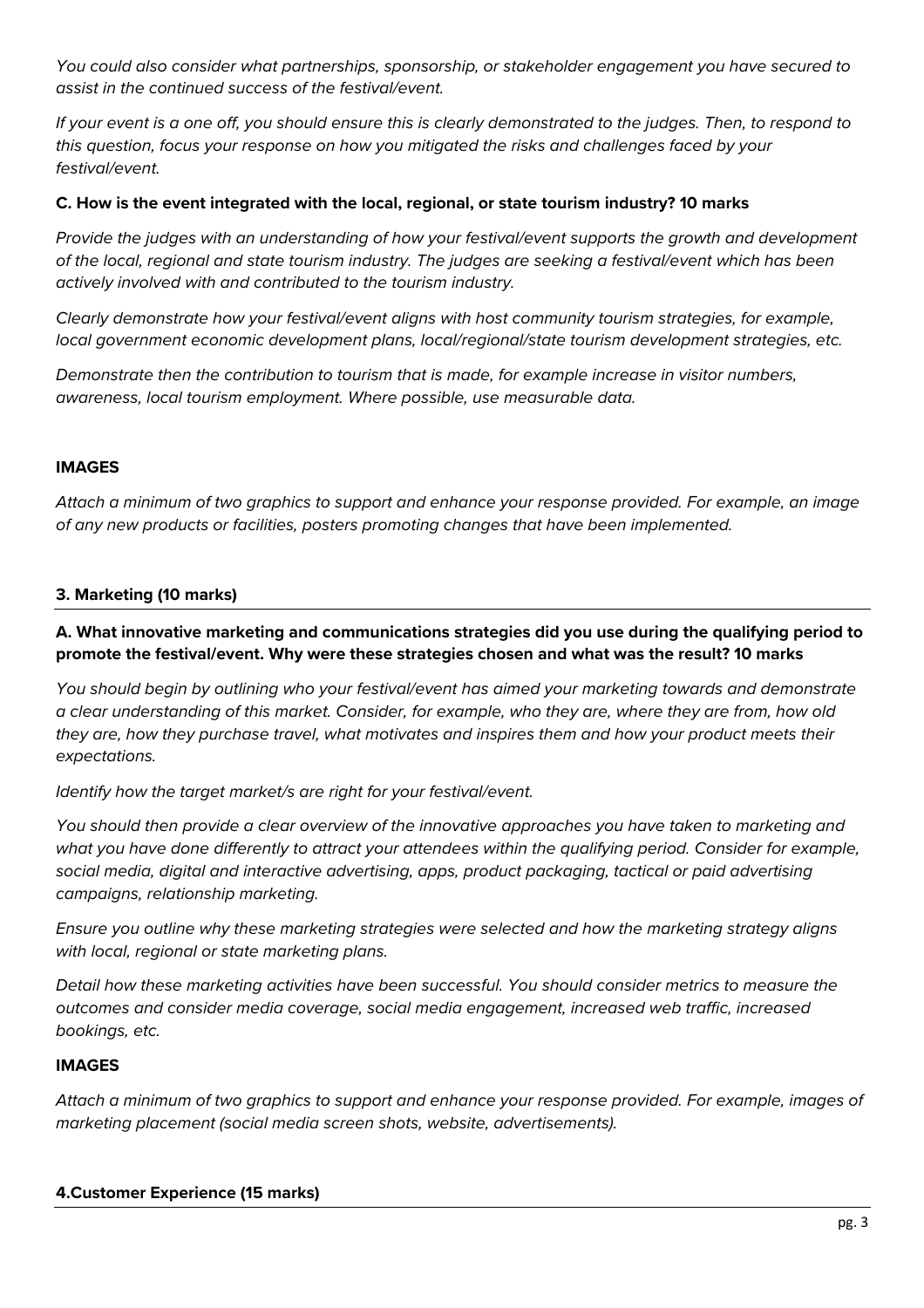# **A. How is the event delivered, evaluated and continually improved (for ongoing events) to ensure high attendee satisfaction levels and inclusivity? 15 marks**

*This question requires you to outline what practices you have put in place to ensure a high quality of customer service throughout the festival/event.* 

*Demonstrate how you are committed to quality customer service throughout all areas of the festival/event. This could include staff training, service principles and policies, staff reward systems, volunteer orientation and induction and other training programs for onsite event staff, etc.* 

*Consider all points of customer engagement, e.g., email, phone, guest greetings/welcome, during and after the festival/event. Your response should consider what training is in place for staff and/or volunteers and how this has improved the festival/event.* 

*Once you have provided an overview of how customer service is delivered for high attendee satisfaction describe how you monitor and assess customer service to ensure quality delivery, for example, feedback forms, monitoring social media, blogs, mystery shoppers etc.*

*Consider providing a case study/example where you have implemented a change based on customer feedback.* 

*Demonstrate how you consider visitors' special and specific needs and recognises the needs of a diverse community. This can include, but is not limited to, cultural, language, physical, intellectual, dietary and other specific needs e.g., groups, special interest, LGBTQ, etc.*

### **IMAGES**

*Attach a minimum of two graphics to support and enhance your response provided. For example, staff communications posters, flow charts of customer service processes, reception cards encouraging feedback.* 

### **5. Responsible Tourism (15 marks)**

## **A. How have you considered and progressed your environmental responsibilities during the qualifying period? 5 marks**

*This question requires you to outline how you have considered and acted on reducing or improving (whichever applied) your overall impact on the environment.* 

*Consider the following:*

- *How have you considered your environmental impact?*
- *What have you done to be environmentally responsible?*

*Some examples of how you demonstrate environmental responsibility are:*

• *Water conservation, waste management/reduction/recycling, fuel and energy reduction, carbon reduction/offset, reuse initiatives in place.*

*The inclusion of actual measurement data including the amounts saved/reduced in comparison to the previous year (or multiple years if you have good records) will enhance the response.*

## **B. How have you considered and progressed your social and economic responsibilities during the qualifying period? 5 marks**

*This question requires you to outline how you have considered and acted on supporting the local community and businesses.* 

*For social responsibilities your response should consider non-monetary examples.*